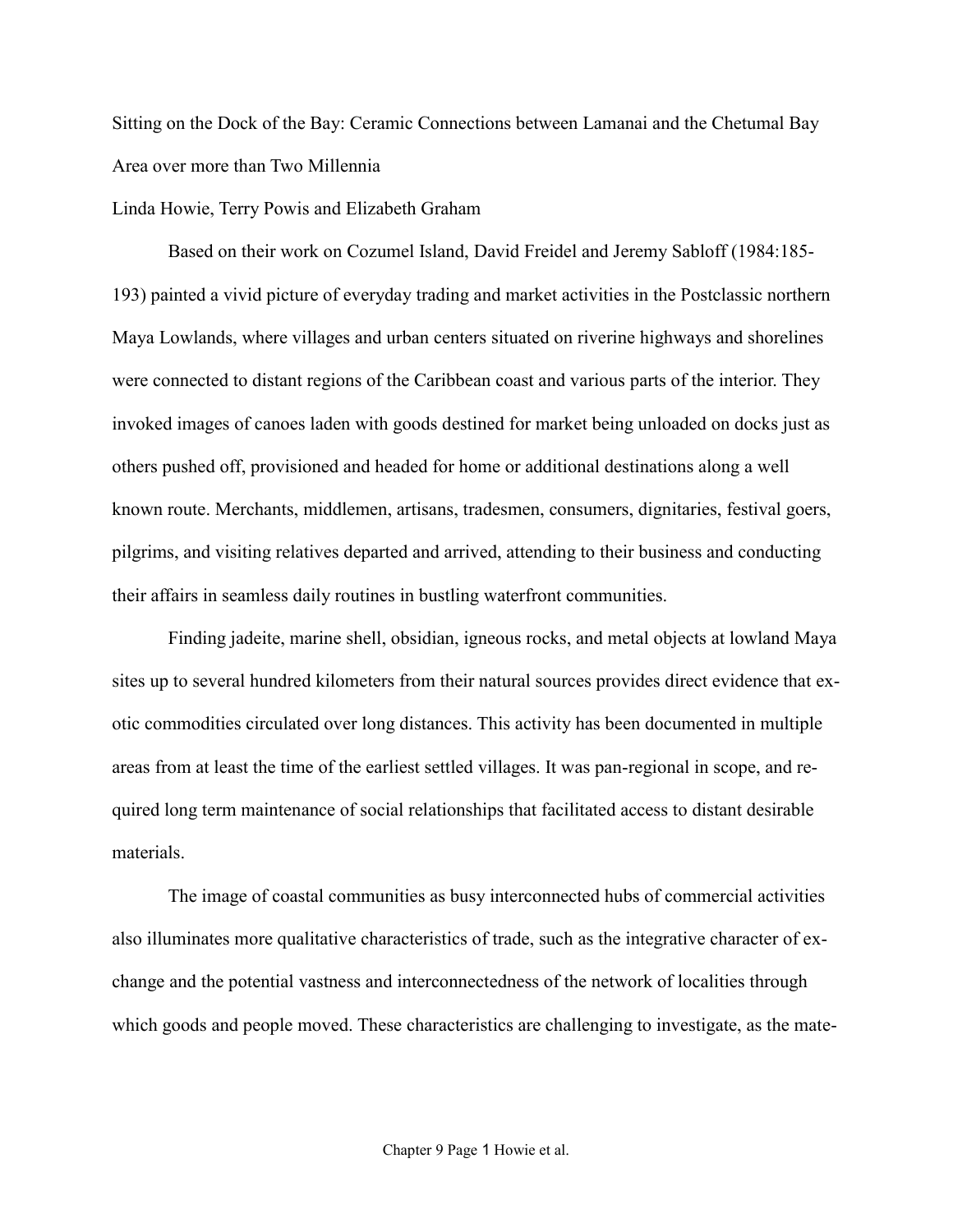rial record offers only static and piecemeal evidence of a complex, fluid, and dynamic constellation of actions, interactions, and ways of doing. Movement of nonperishable goods and associated raw materials is seen archaeologically through points of origin in the natural world (geologic source areas) versus terminus points in the cultural world (archaeological sites). What went on as the distance between the two was traveled, such as the choice of paths taken, directionality, speed, and constancy of movement leaves little trace. The iconographic and epigraphic record suggests that Classic Maya elites, together with a sometimes sizeable retinue, traveled considerable distances to meet other elites, and that materials were transported and changed hands on these occasions (Tokovine and Beliaev 2013).

Ethnohistoric descriptions of Spanish Colonial commercial activity in the northern Lowlands provide abundant evidence of lively market economies, where merchants traveled specific routes that included stops at multiple communities and moved with groups of other people who were visiting neighboring and distant settlements for other reasons (Freidel and Sabloff 1984). Whether they were one way, roundtrip or multiple stop voyages, these economic pursuits likely involved overnight stays along the way, given the logistical constraints of travel in ancient Mesoamerica and the time needed to complete the journey. These stops would have presented opportunities to engage with residents of other communities, and it is difficult to imagine that such opportunities were not planned in advance.

In this chapter we examine interregional exchange networks that structured the flow of exotic goods and investigate how these networks changed through time. We focus on the movement of pottery across short distances between Chetumal Bay and our study site, Lamanai. The large, long lived urban center is situated 80 kilometers inland on the New River Lagoon, part of a major river system that linked inland areas to the Caribbean coast (Figure 1.2; Walker Chapter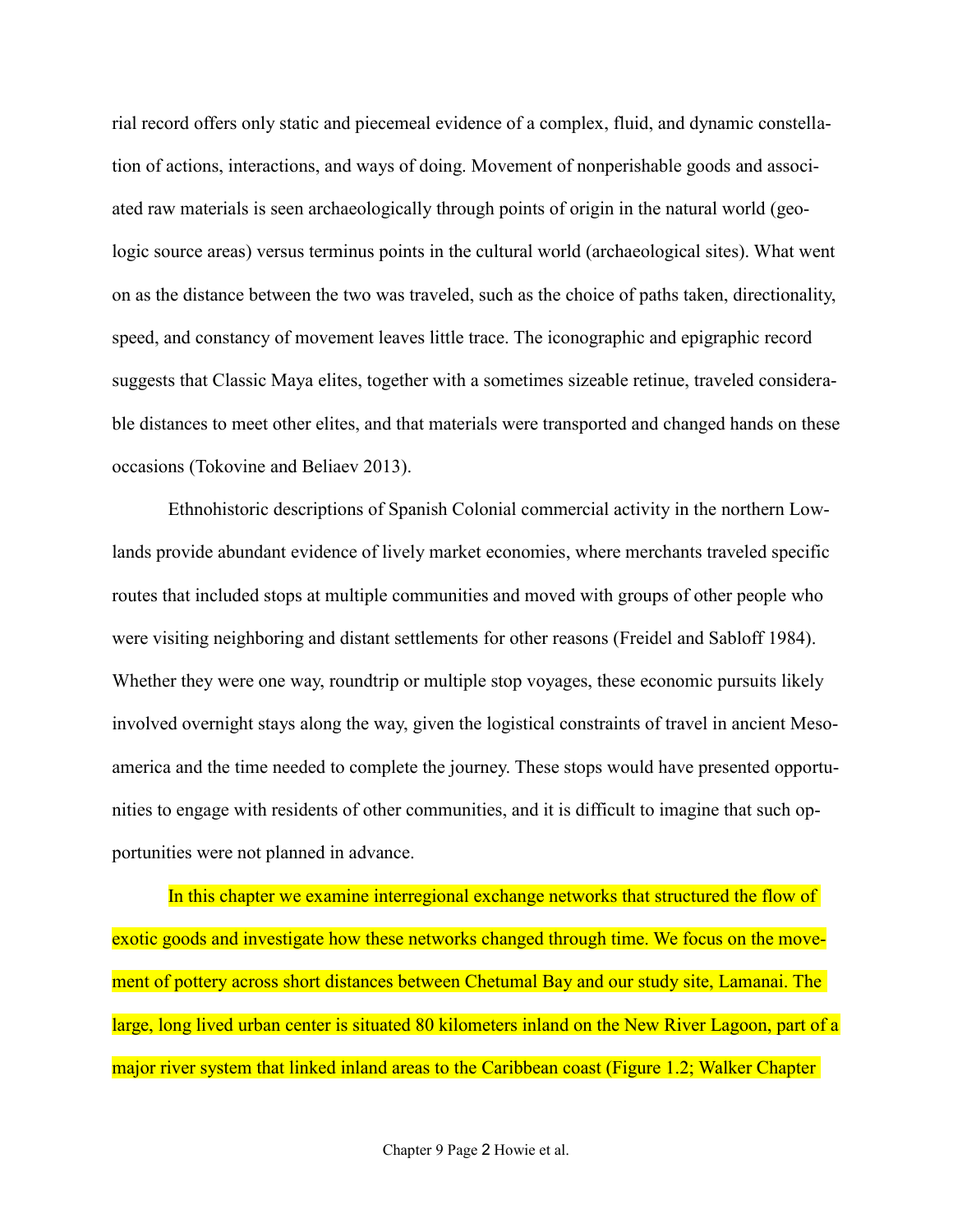1). Rather than exotic goods, we isolate the movement of "redundant" material goods (Masson and Freidel 2013), which are presumed to have had less intrinsic and social value since they were produced locally in abundance. These can be examined across comparatively short distances to measure the connectedness of neighboring communities participating in the same interregional networks that facilitated the flow of exotics.

A focus on "redundant" materials provides insight into the regularity of intercommunity interaction on a microregional scale. These changes are most obvious during ceramic transitions, that is, when local ceramic production is in flux, in terms of materials, form, style and production. Specifically, we compare evidence for the movement of pottery between Chetumal Bay and Lamanai during three transitional periods when changes were most evident: 1) the Late Preclassic to Terminal Preclassic, 2) Terminal Classic to Early Postclassic, and 3) Late Postclassic to Spanish Colonial periods. Investigation of the factors that contributed to changes in the material record during these transitions has been a main focus of research at Lamanai. Consequently, the related ceramic inventories are particularly well studied. Additionally, this diachronic view of the evidence for the movement of material objects across short distances enables us to explore how patterns of socioeconomic interaction between nearby communities changed over the 2000 years Lamanai was occupied.

The Long and the Short of Exchange and Interaction between Lamanai and the Chetumal Bay Area

Lamanai and sites in the Chetumal Bay area were hubs in an exchange network that circulated materials from distant natural sources to various communities throughout the Maya Lowlands. These goods ultimately derive from geological formations in Mexico, the Guatemala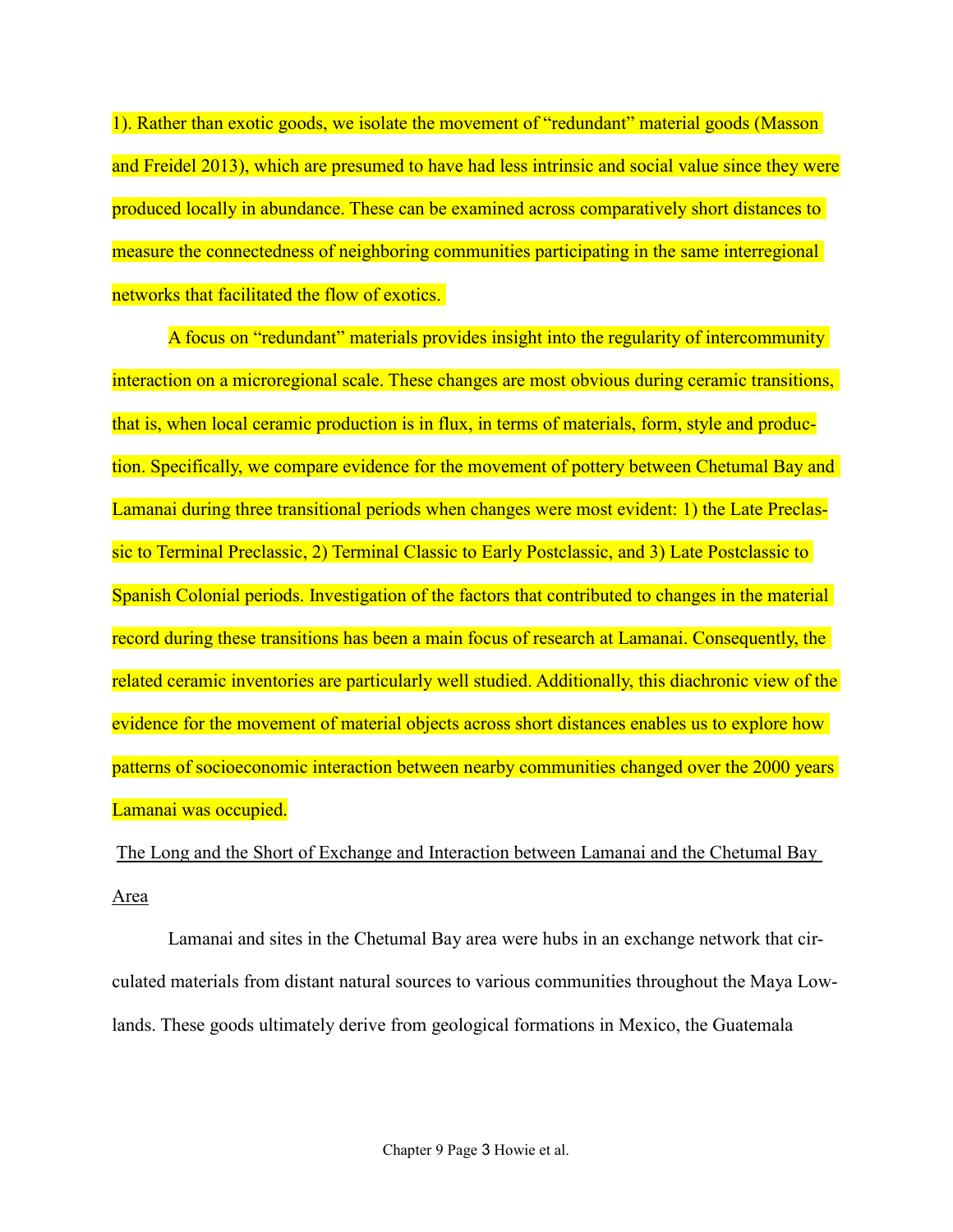Highlands, Honduras, and both inland and coastal areas of the southern and northern Maya Lowlands. Waterborne travel between the Caribbean coast and southern interior regions would have brought travelers to Lamanai. Travelers in the opposite direction would have passed by river and bay fronting communities on Chetumal Bay on their way to the Caribbean coast and offshore Cayes. The participation of Lamanai and Chetumal Bay communities in long distance exchange networks is evident in the presence of artifacts made from a broad range of geological materials that do not occur naturally in the limestone dominated landscape of northern Belize. Potential source areas for many exotic materials are located several hundred kilometers away, and derive from the igneous, metamorphic and metasedimentary rock formations of the Maya Mountains and Sierra Madres (Graham 1987a; Shipley and Graham 1987). These geologically nonlocal raw materials include, but are not limited to, granite, basalt, vesicular basalt, obsidian and other volcanic rock types; quartzite, slate, jadeite and other metamorphic rock types; and precious metals such as copper, silver and related metal alloys, native mercury and cinnabar (for Lamanai see Graham 2004, 2011; Pendergast 1981, 1982a, 1982b, 1984, 1985, 1986; Simmons et al. 2009). As several researchers interested in the movement of exotic goods have pointed out (Graham 1987a; Shipley and Graham 1987), the determination and discrimination of raw materials sources requires detailed microscopic and/or chemical analysis, and few such studies have been conducted at sites in northern Belize. Possible exceptions to this are provenance studies of "true" jadeite (Hammond et al. 1977) and obsidian, which have been shown to have a very specific and limited geologic distribution and whose identifying characteristics are comparatively well defined.

Objects made of geologically exotic raw materials have a widespread and lengthy history of use at Lamanai and sites on Chetumal Bay. They constitute a comparatively rare category of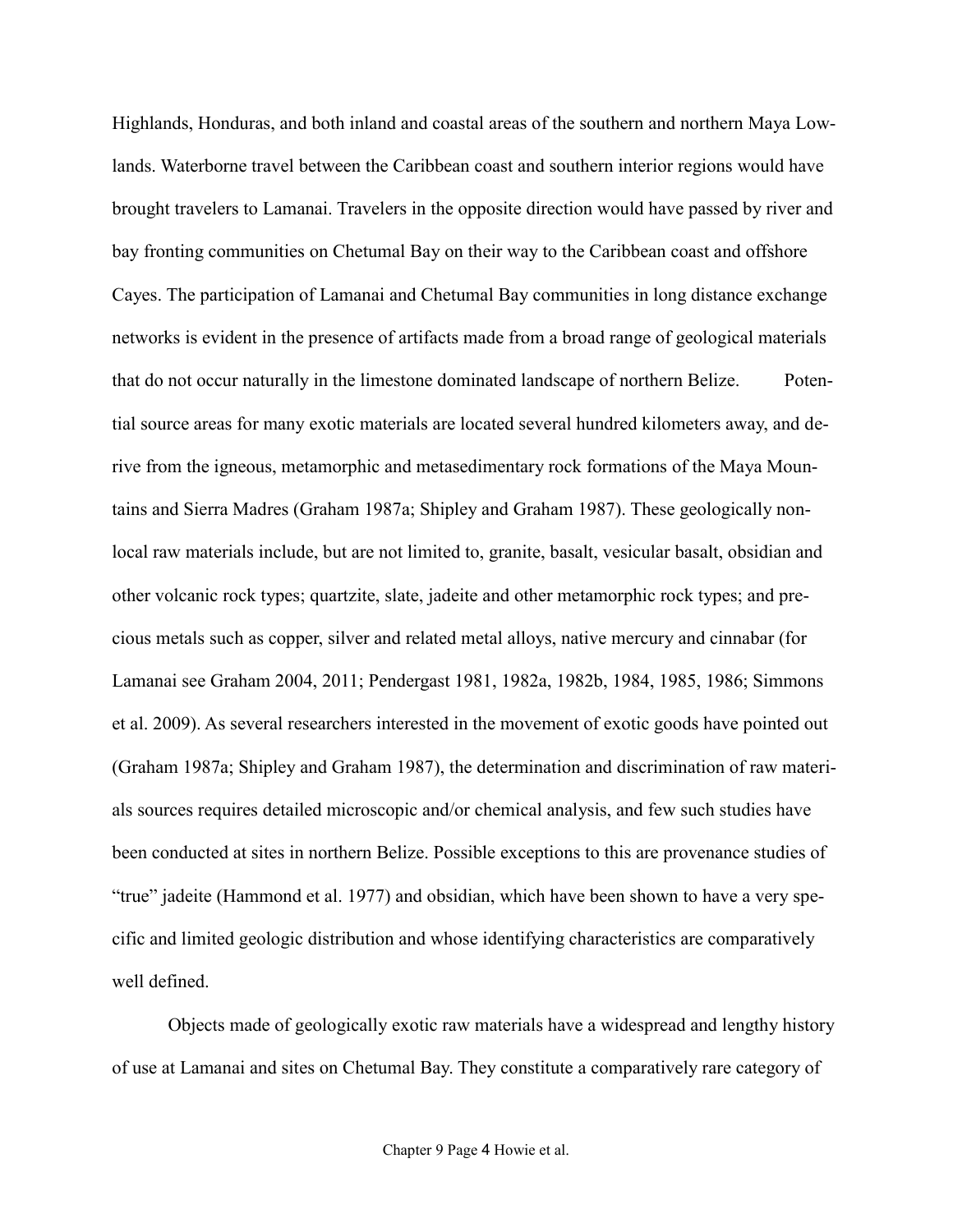artifacts during all time periods, however, even when taken together as total assemblages. Their rarity would seem to imply that either access to or distribution of these items was fairly restricted, or that interregional exchange connections operated on a relatively limited scale.

By contrast, nonlocal material goods deriving from less distant source areas appear to circulate freely through regional exchange networks. For example, marine shell occurred in significant quantities during all time periods at Lamanai, located 80 kilometers from the Caribbean coast. Similarly, chert implements from inland source areas near Colha are also abundant at Lamanai. Regionally specific architectural similarities among sites in northern Belize provide additional evidence for the exchange and flow of ideas between specific communities, and further suggest that interaction and communication between at least some communities was fairly regular. Indeed, stylistic similarities between ceremonial buildings at Lamanai and Cerro Maya during the Late Preclassic period suggest a shared set of aesthetic ideas and preferences concerning material culture developed during early occupational periods.

The ceramic record offers additional evidence of shared preferences, norms, and values at the regional level and supra-regional scales. Despite discontinuities in the occupational histories of individual sites in northern Belize, temporally equivalent site assemblages are often strikingly similar. Stylistic commonalities among the ceramic assemblages at Lamanai and sites on Chetumal Bay are apparent from at least Late Preclassic times and continue through to the Spanish Colonial period, although Lamanai is the only site in the area with an uninterrupted history of occupation.

Sustained stylistic similarities across the region suggest several straightforward inferences about the flow and exchange of information among geographically separated communities. They suggest that information and ideas flowed between communities as a result of interactions,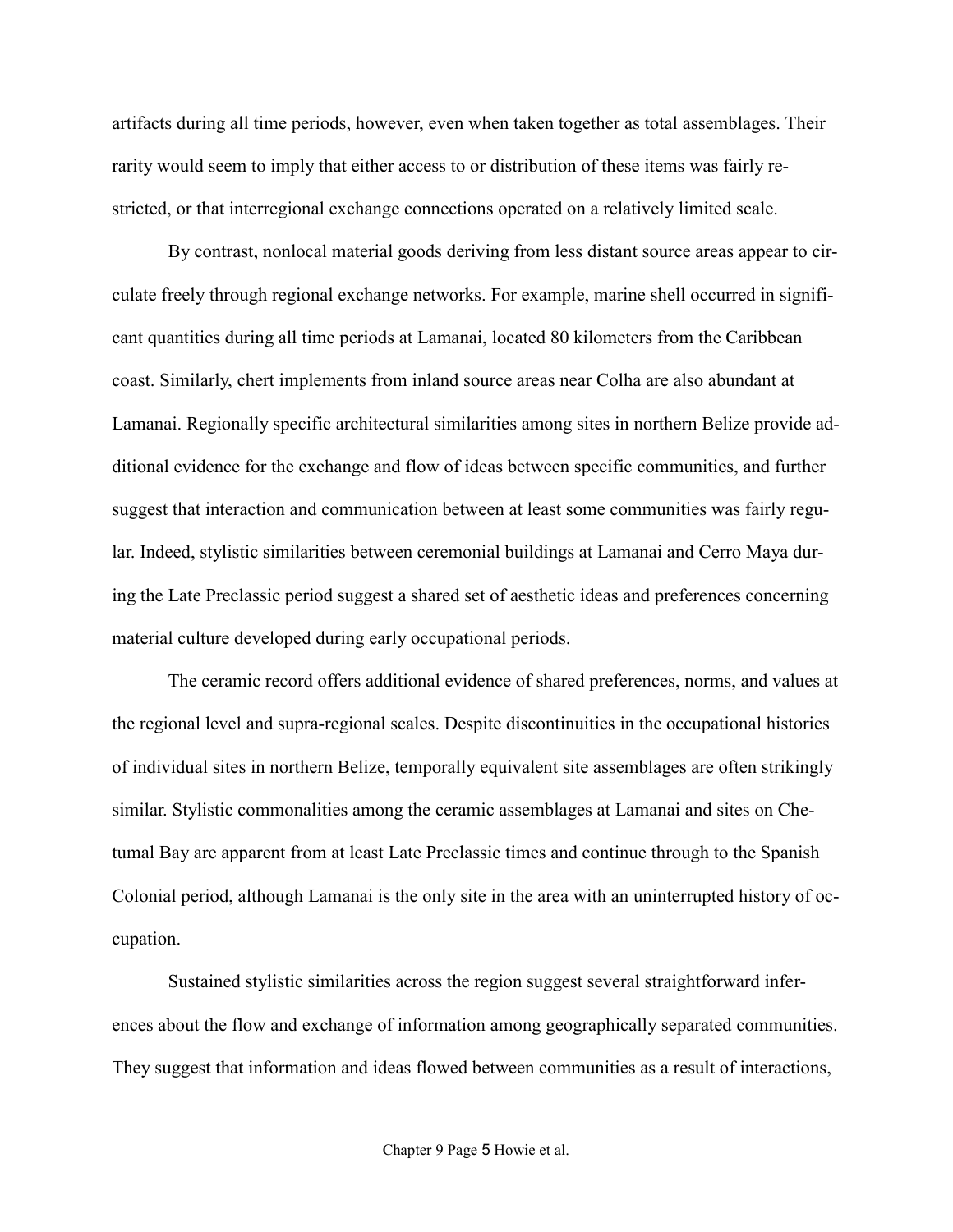and that ideas and values circulated widely enough that both producers and consumers shared them. Nonetheless, the widespread geographic distribution of vessel styles, especially those numerically predominant in local assemblages, has meant that such pottery is often viewed as constituting a category of "redundant" materials that likely did not circulate widely due to an abundance of locally made equivalents. As a consequence, pottery conforming to stylistic conventions shared regionally has seldom been the focus of studies seeking to quantify the movement of material goods among geographically separated communities to characterize patterns and networks of socioeconomic interaction and exchange. As with other material goods made from geological resources, however, pottery fabric can be linked to broad geographic source locations, which allows its origins to be discriminated and its movement quantified. Since pottery often forms the most abundant category of the materials characteristic of particular periods of occupation, it offers different and complimentary information about socioeconomic interaction, particularly among communities in the same region.

#### Trends and Connections in Pottery Styles

<second level heading>Preclassic to Terminal Preclassic. As with sites on Chetumal Bay, Lamanai's Late Preclassic ceramic inventory is dominated by Chicanel wares (Powis 2002, 2004, Powis et al. 2006). These table and service wares, which exhibit remarkable stylistic homogeneity on the regional level, are characterized by waxy textured monochrome slips applied to a restricted suite of vessel forms, which include flat based, flaring sided dishes, bowls, plates, and buckets with horizontal everted rims and labial flanges. At Lamanai, the majority (over 70%) belong to the Sierra Group (Table 9.1). After 100-50 BCE, this ceramic uniformity began to break down with the appearance of a broad series of ceramic attributes including true red on orange dichromes, polychromes, high gloss orange wares, Usulutan wares, trickle line decoration,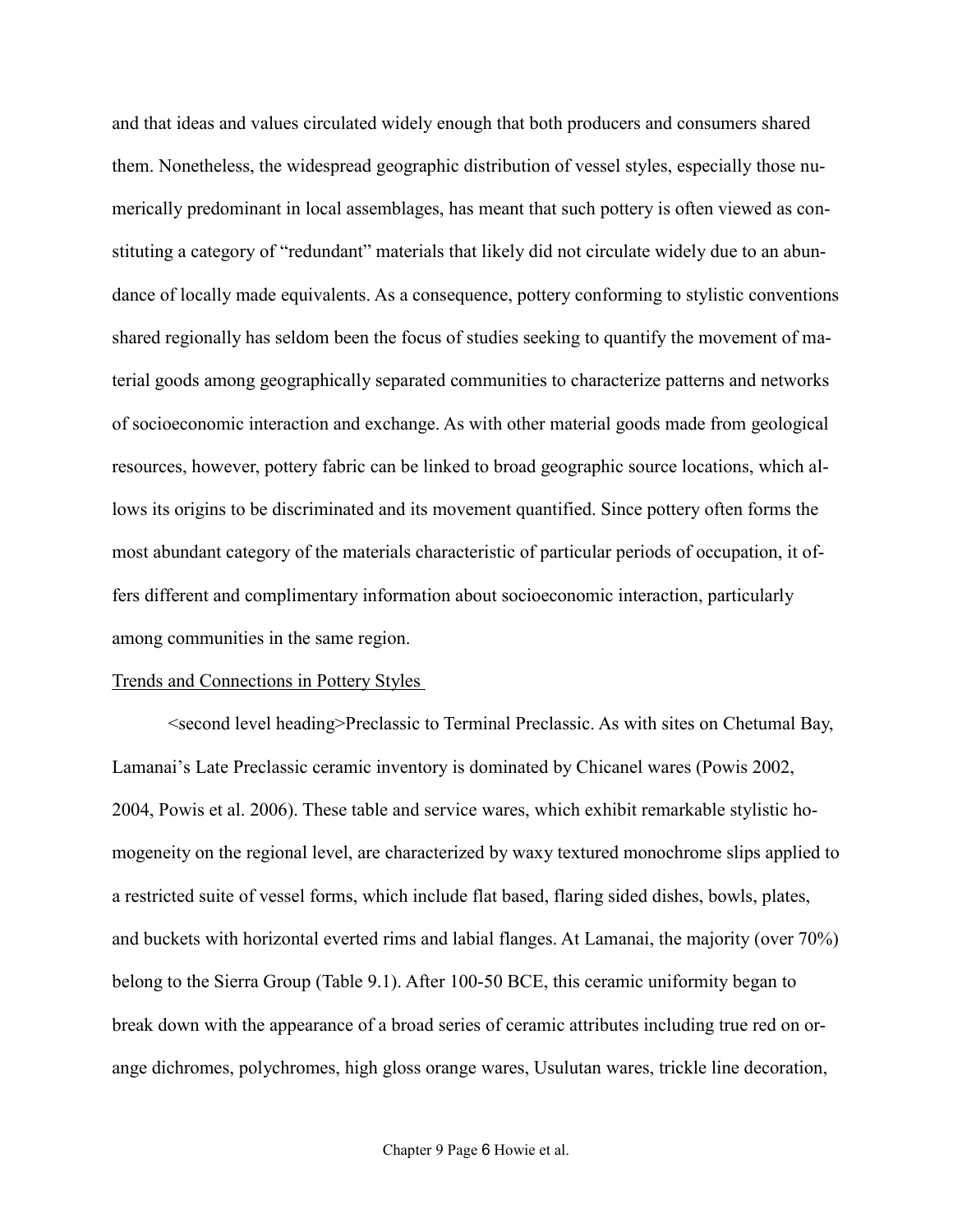mammiform feet, bridge spout jars, and ring bases. This period of increasing stylistic heterogeneity, generally referred to as the Terminal Preclassic, is considered to mark an interval of significant technological experimentation and innovation in artistic expression.

<second level heading>Terminal Classic to Early Postclassic. The Terminal Classic to Early Postclassic ceramic inventory at Lamanai is characterized by a striking shift in stylistic tendencies (Graham 1987; Howie 2006, 2012). Like the Late Classic, the Terminal Classic inventory comprises a range of visually distinct vessel styles including polychrome, dichrome and monochrome serving wares with a variety of bowl, jar, dish and vase forms represented. Prevalent Type-Variety designations include, for example, Achote Black, Daylight Orange, Roaring Creek Red and Kik Red. By Early Postclassic times orange to reddish-orange slipped vessels with or without post-slip incised decoration predominated. The transition to exclusively orangered slipped vessels (Zakpah Group, Walker 1990:80-86) is accompanied by the introduction of a range of new vessel forms, including pedestal-based jars, drums, chili grinders and frying pan censers, and vessels are often embellished with hand-modeled appliqués, effigy handles and feet, segmented basal flanges and high pedestal bases. The loss of stylistic diversity that accompanied the onset of the Postclassic period at Lamanai is consistent with a general trend toward stylistic uniformity observed at contemporary sites (Colha, Valdez 1987; Cerro Maya, Walker 1990; also see Aimers 2007; Masson 2000:43-57; Masson and Mock 2000). A shift towards more standardized production, perhaps due to a reduction in the number of operating pottery producers, has been proposed as a contributing factor, although the petrographic evidence indicates this is not the case at Lamanai (Howie 2006, 2012). Rather, multiple local producers who made very different-looking pottery during the Terminal Classic period started to make pottery that looked exactly the same by Early Postclassic times.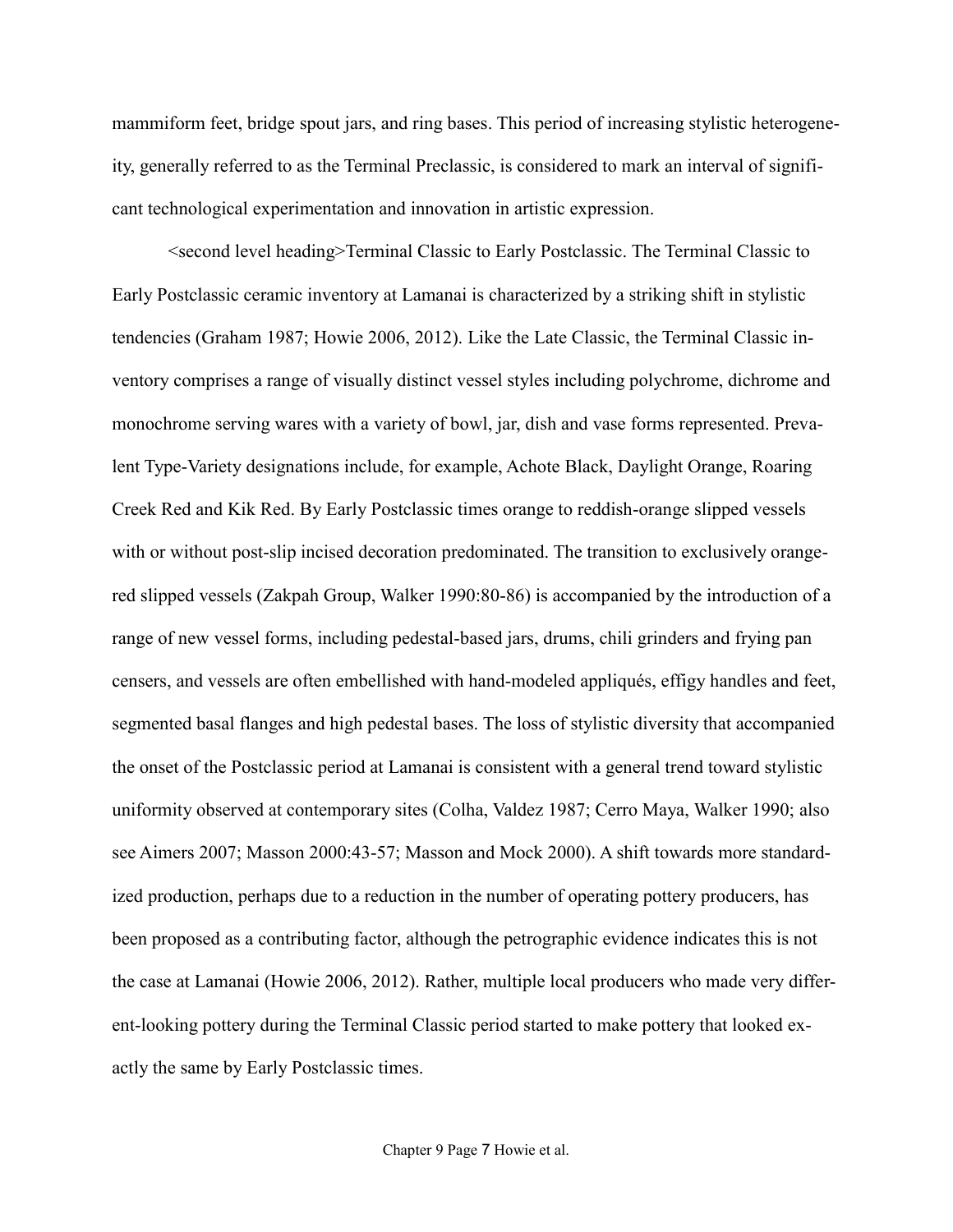<second level heading>Late Postclassic to Spanish Colonial. The Terminal Postclassic to Spanish Colonial ceramic inventory, which has been described in detail by Graham (1987b, 2010; 2011; Wiewall and Howie 2010), is dominated by Yglesias phase pottery, with a number of slipped, unslipped and washed vessel forms represented. The pottery styles at sites in northern Belize with equivalent periods of occupation overlap with Lamanai. A regional style of pottery which has a particularly widespread distribution during this era is Chen Mul Modeled system censers (Howie et al. 2014; Milbrath 2007; Milbrath and Walker Chapter 10; Milbrath et al. 2008). This style of censer, which can be described as a large pedestal-based vase with an elaborately costumed humanoid figure attached to its side, was used in public and private calendrical and ancestor veneration rituals. Because the vessels are generally found in a fragmentary state, they are believed to have been shattered and the fragments scattered on or near previously abandoned ceremonial structures, where they are interpreted as having been used in pilgrimage activities.

#### Ceramic Petrography in a Mineralogically Homogeneous Landscape

Before turning to the petrographic evidence of the movement of pottery from Chetumal Bay to Lamanai, it is necessary to comment on the geological characteristics of the local region and intraregional variation in raw material resources for pottery production, such as the clayey soils and tempering materials,that make such distinctions possible. From a purely mineralogical perspective, raw materials are relatively homogenous, predominated by a limited range of carbonate rock deriving (calcite and dolomite) and siliceous (quartz, chert) minerals. This reality has led to a misconception that compositional studies of pottery are of limited value. There is, however, considerable intraregional variation in the compositional characteristics of the clayey soils,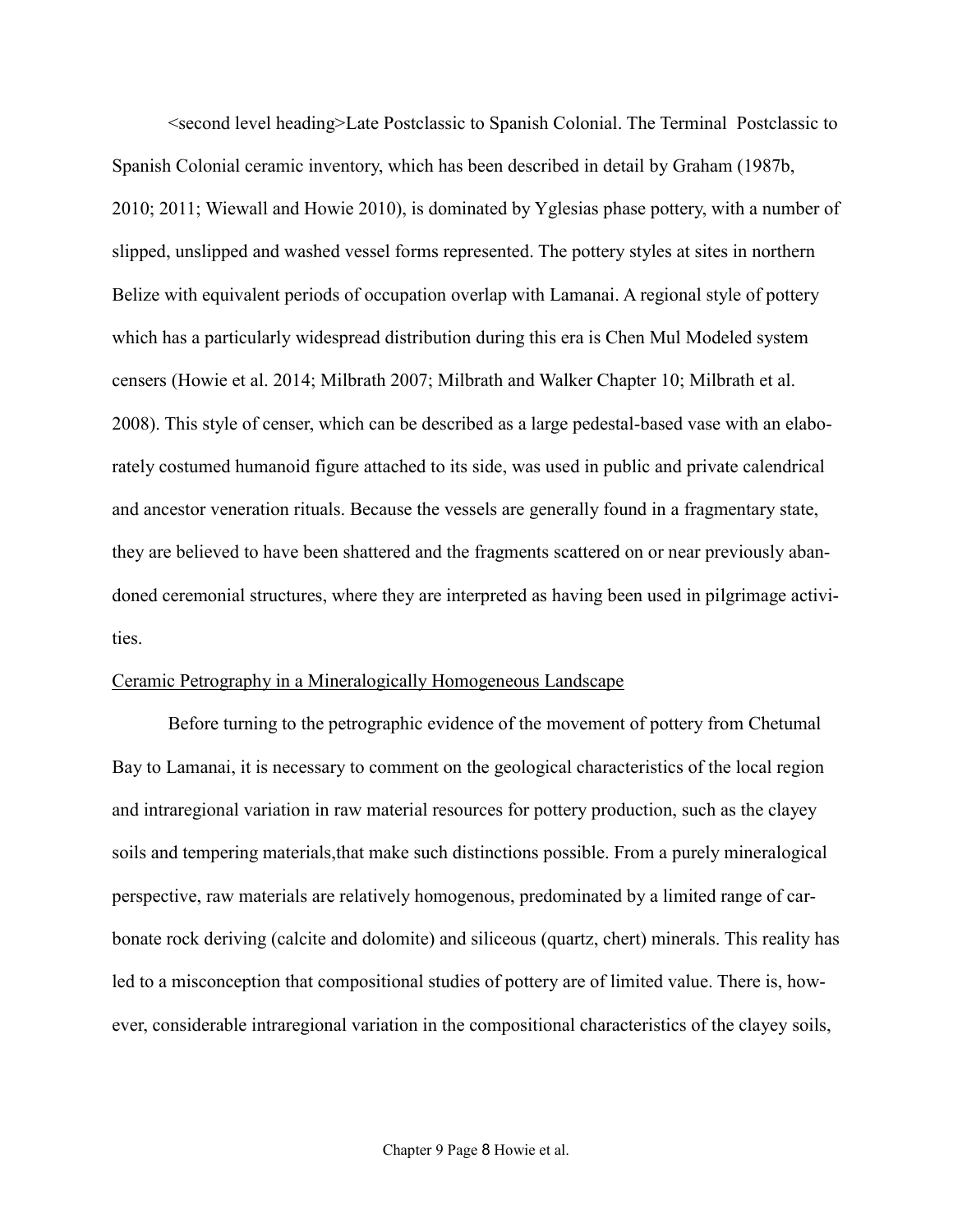rock formations and sedimentary deposits found at specific geographic locations within the region despite the mineralogically homogeneous character of this area (Angelini 1998; Bartlett et al. 2000; Howie 2006, 2012). These local differences not only reflect events that happened during specific geological eras, but also the different conditions and processes at work in specific environmental contexts.

We can add to this variation potters' choices of the kinds of clayey soils and tempering materials they habitually used, the identification of which was undoubtedly based on learned knowledge of sources and appropriate physical and sensory characteristics. For example, ancient potters likely did not know that finely and coarsely crystalline calcite are the same "mineral", and could be used interchangeably as a temper to achieve similar results. They could have differentiated, however, between a transparent, colorless, coarsely textured tempering material (coarsely crystalline calcite) and a white, sugary textured one (finely crystalline calcite), and made a choice based on learned knowledge. In fact, the petrographic evidence of the development of pottery traditions at Lamanai from the Preclassic to the Spanish Colonial periods indicates that local potters operating within the same tradition of pot making did make specific choices. They did not use these mineralogically equivalent but visually different tempers interchangeably, even though both types of calcite were available locally and were used by other potters working in the area (Howie 2012). Perhaps most significant, specific choices are identifiable and they remained consistent over a 2000 year period, even though pottery styles changed constantly, sometimes quite radically. It is also evident that potters working near other communities made the same choices and distinctions as Lamanai potters with regard to raw material selection. However, geological differences reflecting the specific geographic source of particular raw materials still permit important distinctions in provenance or origin of manufacture.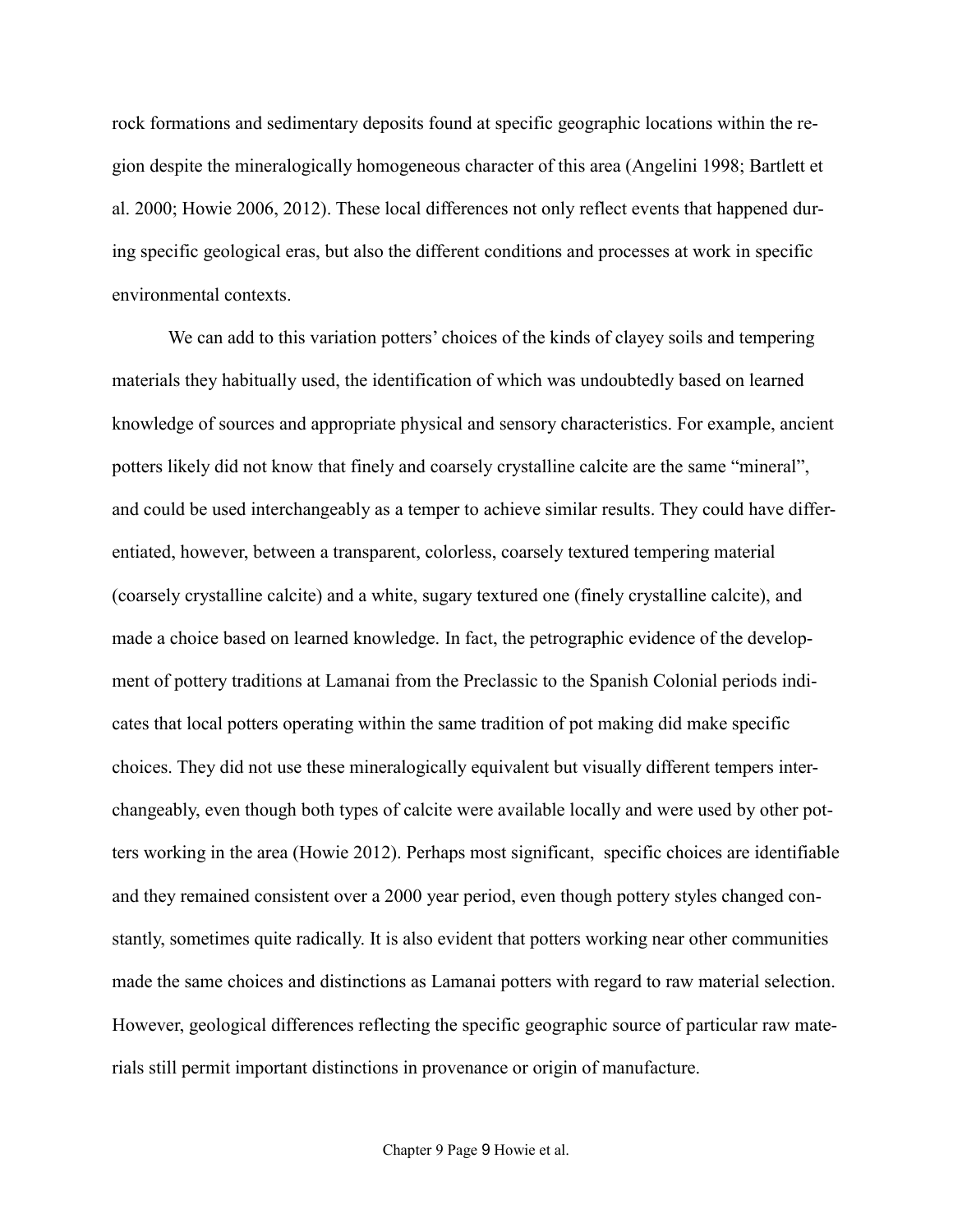Petrographic discrimination of the pottery produced using raw materials deriving from different geological sources, both at some distance and in close proximity, requires us to look beyond basic mineralogy and consider a wider range of physical, compositional and morphological characteristics of rocks and soils. As we demonstrate below, there is considerable interregional and even local variation in the raw materials available to potters working in the area encompassing Lamanai and Chetumal Bay.

The method of petrographic analysis and description employed in the analysis of the pottery assemblage at Lamanai follows the descriptive system developed by Whitbread (1986, 1989, 1995:365-396, 1996) specifically for the examination and characterization of "ceramic fabrics." As used by Whitbread (1995:368), the term ceramic fabric refers to "the arrangement, size, shape, frequency and composition of components" of a ceramic material, and therefore encompasses both microstructural and compositional characteristics of ceramic bodies. This conceptual approach represents a significant methodological advancement in ceramic petrography, expanding the focus of analysis and characterization beyond a basic description of the rock and mineral content of a ceramic body based on a statistical estimate of the relative frequencies of the different rock and mineral inclusions present (point count analysis). Whitbread's analytical framework considers a broader range of physical criteria that not only characterize inclusion content, but also examine the nature of the clay matrix, the character, spatial distribution and frequency of voids and pedofeatures (features of the clay matrix distinguishable from adjacent material by a difference in concentration in one or more of their components), and the interrelationships of these different components.

This comparatively holistic approach to the examination, characterization and description of ceramic bodies acknowledges their inherent compositional complexity and composite nature.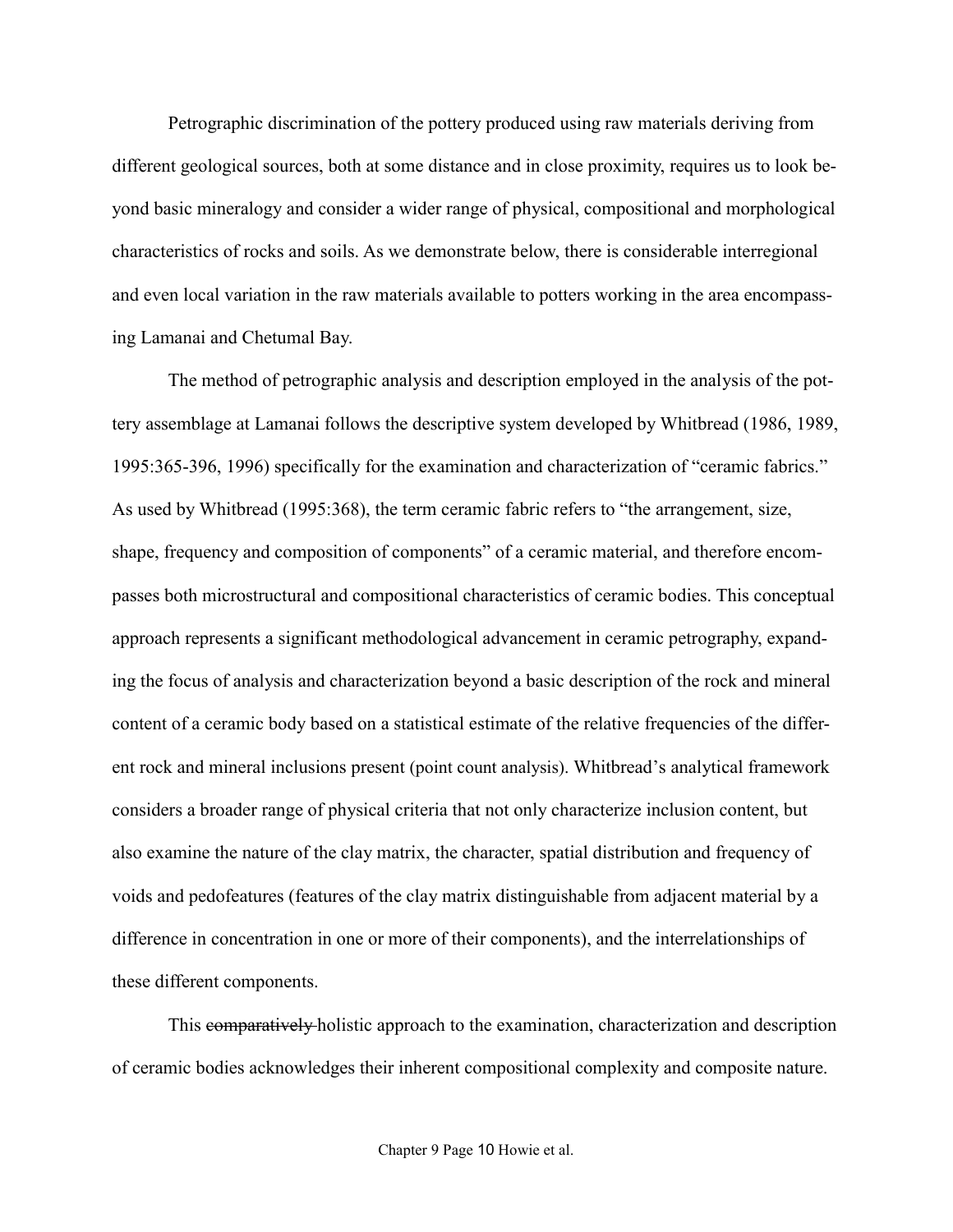Fabric properties not only reflect geological characteristics of the raw materials used to create them but also reflect distinctions in the fabrication process. The strength of Whitbread's framework is that it enables a simultaneous assessment of provenance (the source of raw material ingredients) and technological characteristics (the specific way a pot was made). Another important advantage of the system is that it permits examination and comparison of multiple aspects of technology, including the selection and treatment of raw materials, paste recipe (the choice and proportions of raw material ingredients), forming techniques, and firing strategies (Freestone 1991; Whitbread 1989, 1995, 1996). Another advantage is that it permits examination of the association of rock and mineral inclusions and textural criteria, which enables fabrics to be subdivided or discriminated based on their geological characteristics even when they are mineralogically similar.

Our research on the technological and provenance characteristics of Lamanai pottery also incorporated a detailed systematic study of local raw materials available for pottery manufacture. This comparative geological baseline for identifying locally produced pottery includes over forty clays from different geological and environmental contexts and over twenty mineral, rock, sascab and sand samples (see Howie 2012). This detailed level of geological information has enabled the following: 1) discrimination of pottery manufactured using local raw materials from pottery produced elsewhere, 2) discrimination of local pottery produced using different sets of raw material ingredients, and 3) the identification and characterization of local traditions of pottery manufacture, particularly as concerns their first appearance within the ceramic sequence and their developmental history. The distinguishing characteristics of the local fabric types at Lamanai that span multiple time periods encompassing the Preclassic through the Spanish Colonial period are summarized in Table 9.2.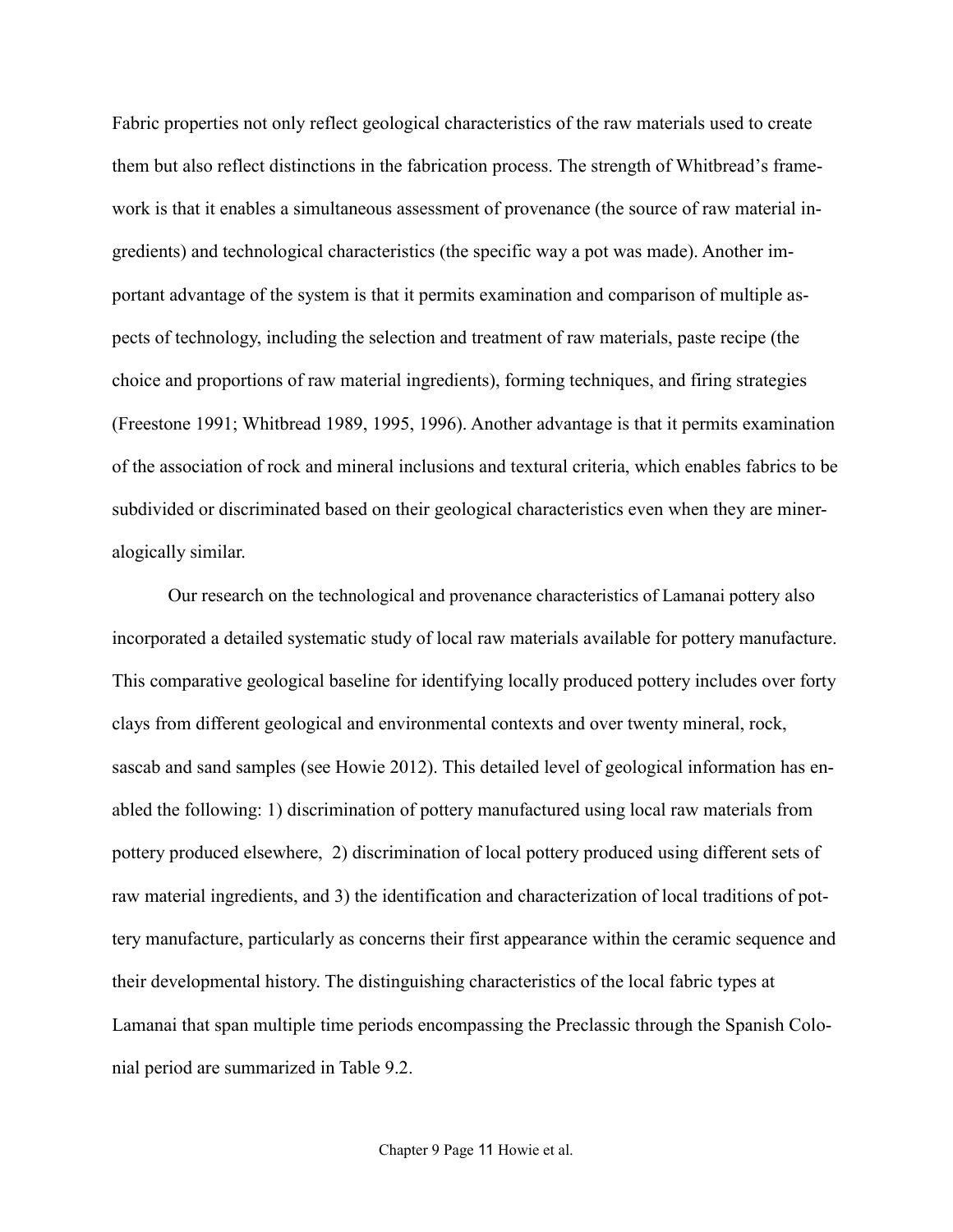<insert Table 9.1 and Table 9.2 near here>

## The Regional Geology

The geology of northern Belize, extending into adjacent inland and coastal areas of the Yucatán Peninsula of Mexico, is characterized by a series of limestone formations and overlying sediments that decrease in age from the Cretaceous formations of dense marine limestone, which occur immediately to the north of the Maya Mountains and at a few specific locations in the central part of Northern Belize, to the Pleistocene-Holocene formations of the northeast coast and offshore Cayes (Figure 9.1). Apart from the specific localities where the older Cretaceous Formations crop out, the central part of northern Belize is underlain by Early Tertiary (Paleocene to Eocene) limestones of the Cayo and Dubloon Bank Groups (Flores 1952; King et al. 1992; Wright et al. 1959). The older Cayo Group contains limestone and dolomite and is the common rock type found west of the New River drainage system. Both the Cretaceous and Cayo Group limestones are overlain by a horizon containing limestone at various stages of weathering and ferromanganiferous concretions, and often deep deposits of calcareous clay (King et al. 1992:222). The Dubloon Bank group, which contains limestone with chert, is more typical of land areas east of the New River drainage system. Subsurface, the Dubloon Bank limestones are soft and interbed with clays, whereas the outcropping limestones are hard, suggesting that the group may have had a thick carapace. Chert is ubiquitous in both the limestone and the overlying sandy clays (King et al. 1992:28, 244-247), and is commonly referred to as the chert bearing zone (Chiarulli Chapter 12).

 $\leq$ insert Figure 9.1 near here $>$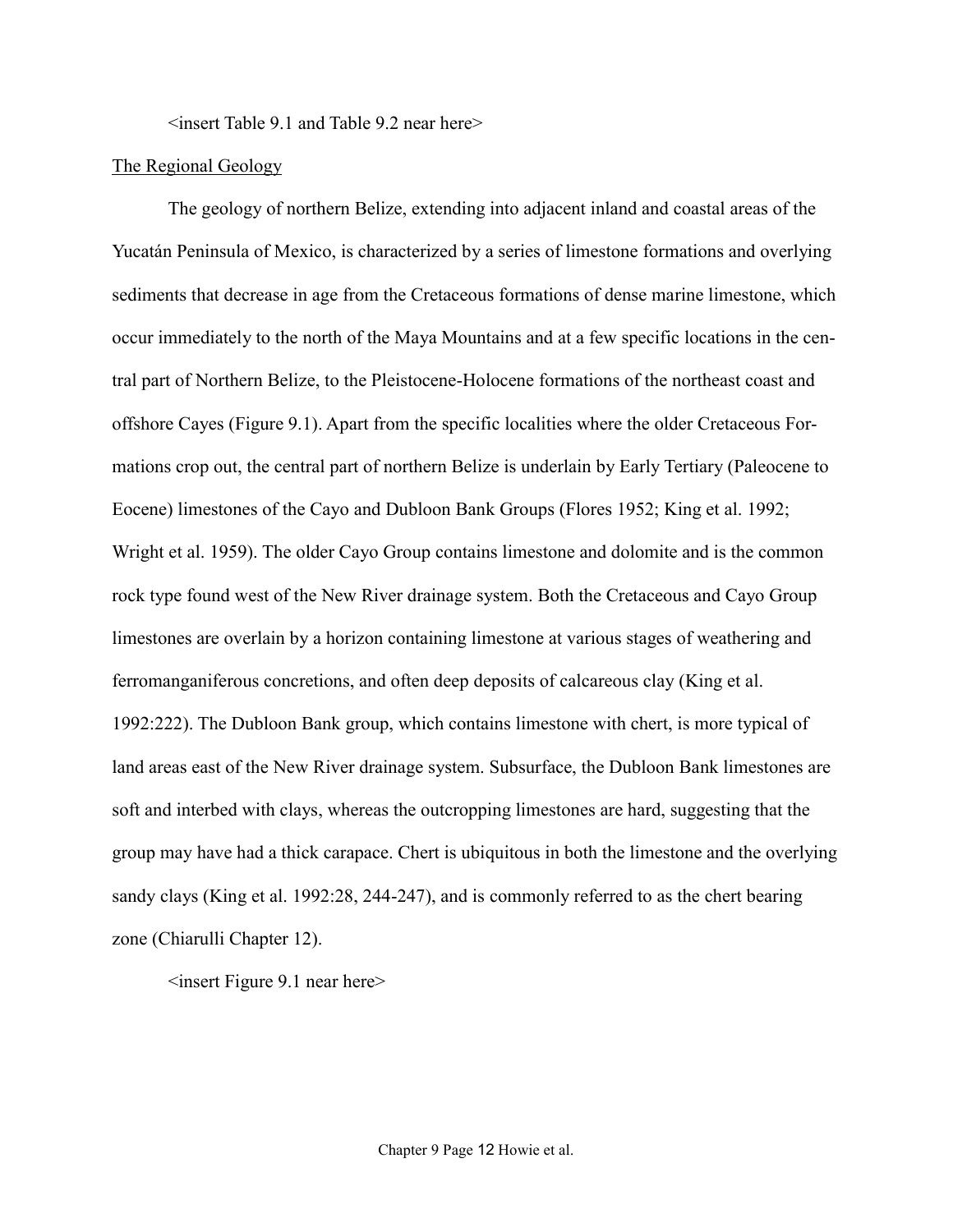By contrast, the geology of the northeast coast and offshore Cayes is characterized by younger Pleistocene-Recent limestones and dolomitic limestones. These are dense coral limestones formed through reef building processes that are consequently rich in bioclasts (Flores 1952; King, et al. 1992:29). Around Chetumal Bay, these bioclastic limestones are often gypsiferous (contain a significant quantity of gypsum) and are overlain by either shallow, fine textured calcareous deposits rich in sodium and magnesium (King et al. 1992:188) or calcareous sand (sand consisting of calcium rich carbonate rock and mineral grains). In the Chetumal Bay area, this calcareous sand consists mainly of cryptocrystalline grains composed dominantly of micrite (microcrystalline calcite), which were produced through a variety of processes (High 1975; Pusey 1975; Reid et al. 1992). The specific composition of the sandy deposits that have accumulated at the mouths of drainage systems (Rio Hondo, New River and Northern Lagoon) that outlet into Chetumal Bay varies, reflecting the contribution of transported materials deriving from formations and deposits further inland, as well as mollusk populations that flourished in specific environmental conditions (High 1975; Melgar Chapter 11; Pusey 1975; Reid et al. 1992). By contrast, the coral limestones of the off shore Cayes are overlain by fossiliferous sand (Purdy et al. 1975; Pusey 1975).

Regardless of their different ages and geological characteristics, the limestones and dolomitic limestones of the mainland are commonly overlain by deposits of unconsolidated calcareous material that have been termed variously as chalky marls (Flores 1952; Ower 1926, 1928a), unconsolidated chalky rubble (Wright et al. 1959) sandy chalks (Versey 1972) and *sascab* (Darch 1981; Darch and Furley 1983; Pusey 1975). It is generally agreed that these deposits formed through *in situ* deep weathering of the underlying limestone bedrock (Cornec 1985; Darch 1981; Darch and Furley 1983). Consequently, the lithological and compositional characteristics of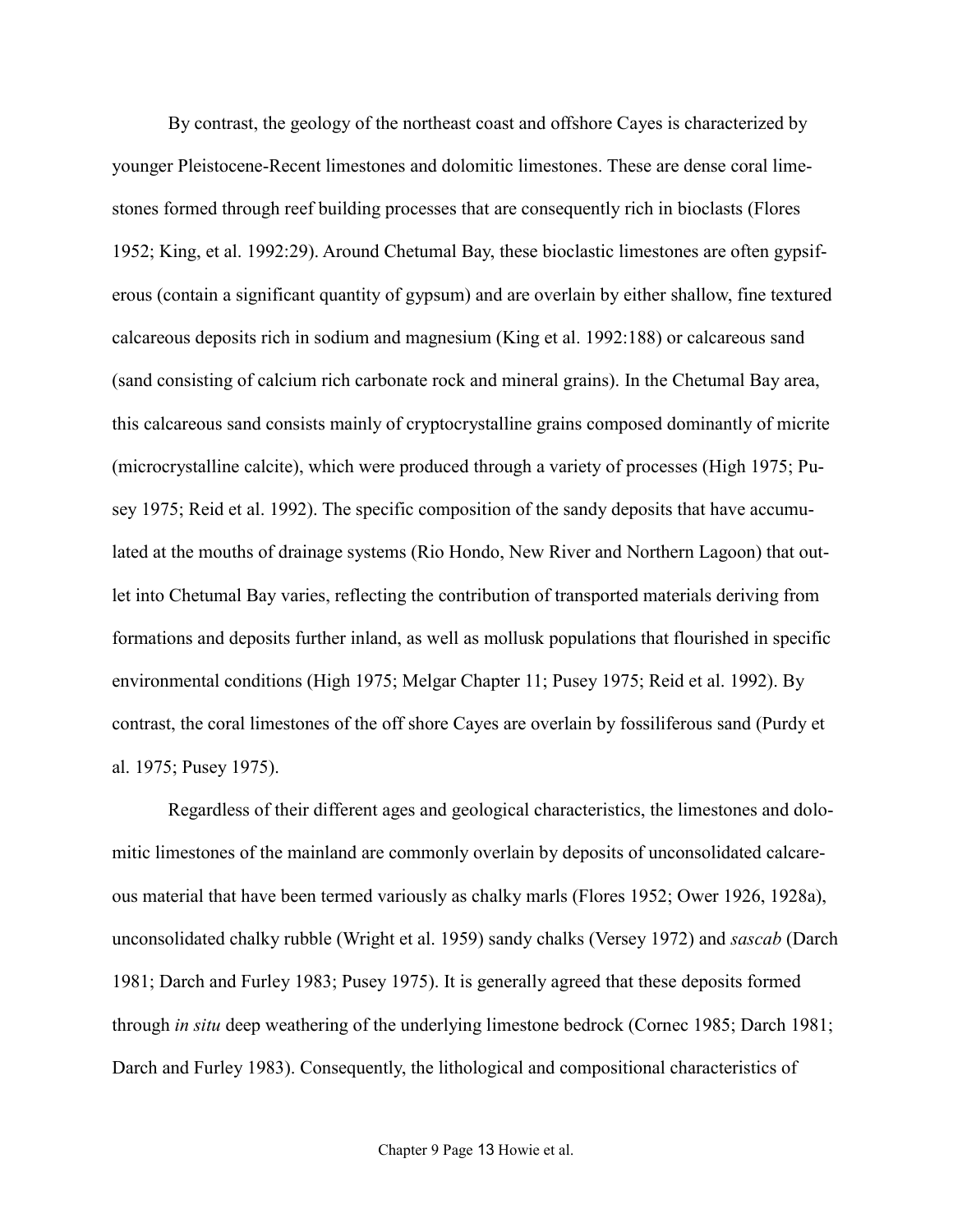these deposits vary regionally and reflect those of associated bedrock formations. Terrigenous sand deposits (siliceous sand consisting mainly of quartz) are confined to specific areas of northern Belize and constitute highly conspicuous geological features in an otherwise carbonate dominated landscape. The position and alignment of the main deposits, which are situated between the New River and Northern Lagoon, suggest that this transported material was brought down by north trending rivers that once drained the upland area (Wright et al. 1959:25). As with the unconsolidated calcareous deposits described above, the composition of the terrigenous sand deposits varies locally and includes contributions from underlying limestone formations and recent transported material. The transportation of material along the principle north tending drainage systems contributes ultimately to the compositional characteristics of the sedimentary deposits that occur where these rivers outlet into Chetumal Bay, producing localized differences in the composition and relative frequency of clast (inclusion) types.

In the analysis of the pottery assemblage from Lamanai, the four main petrographic markers of pottery deriving from Chetumal Bay clays which clearly distinguish it from pottery made near Lamanai are the following: 1) presence of bioclastic limestone (containing bioclasts and/or fibrous calcite) either as naturally occurring inclusions in the clay component or as an additive (temper), 2) presence of sascab deriving from bioclastic limestone, as a naturally occurring constituent of the clay component or as an additive (temper), 3) presence of carbonate sand (rounded to well rounded inclusions predominantly of calcite, microcrystalline calcite), either occurring naturally in the clay component or as an additive (temper), and 4) an abundance of chert, in combination with any of the above markers.

### The Petrographic Evidence of Pottery from the Chetumal Bay Area at Lamanai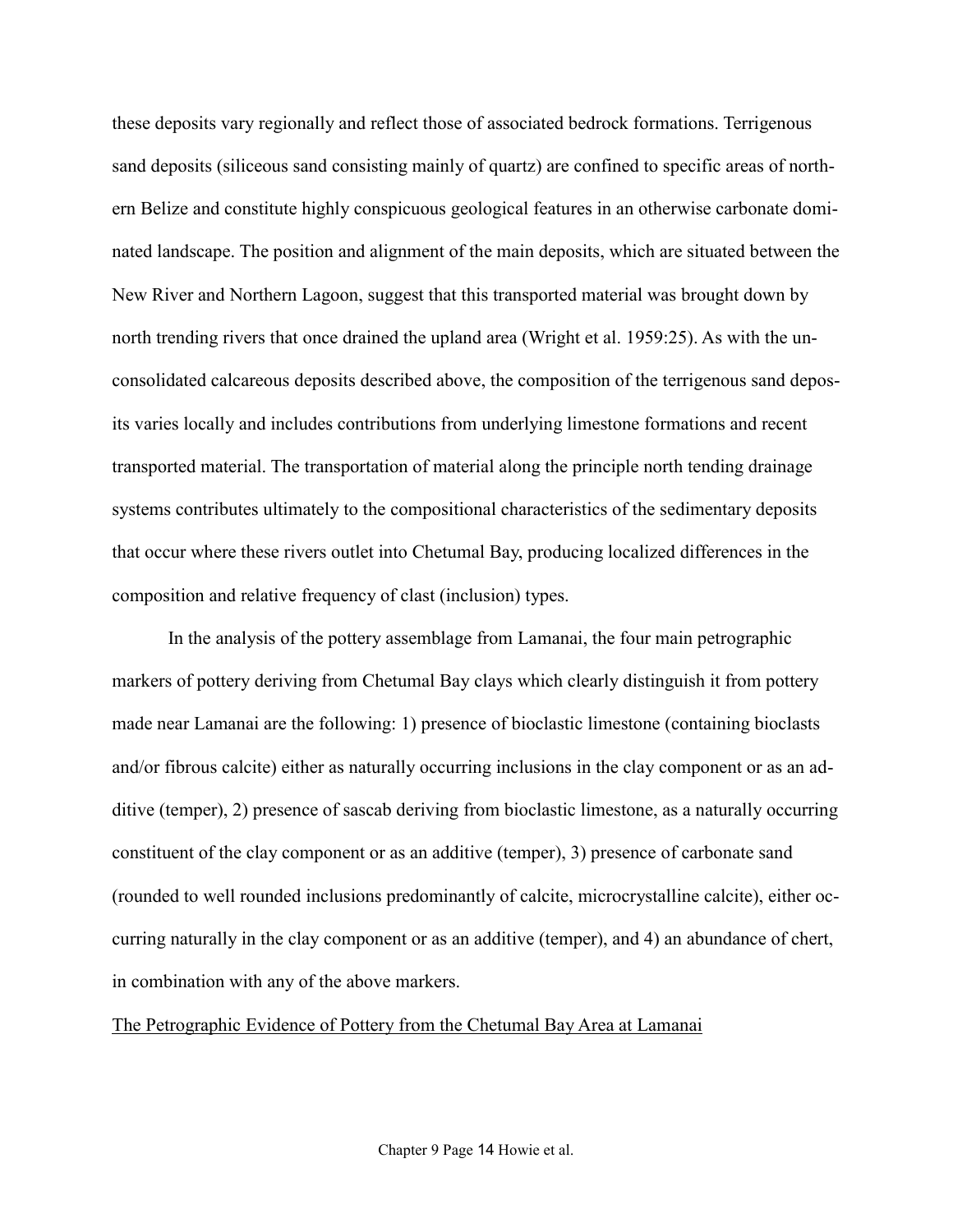Pottery vessels displaying petrographic markers of raw material resources that can be linked to formations and deposits that occur near Chetumal Bay were identified in all three occupational periods examined. Among the Late Preclassic to Terminal Preclassic pottery sample (N=127), ceramic bodies made from Chetumal Bay area materials comprised approximately one third of the assemblage (47/127). In contrast, Chetumal Bay vessels are comparatively rare in the Terminal Classic to Early Postclassic assemblage (18/646). Although not as rare as in the prior period, vessels consistent with a Chetumal Bay provenance are also comparatively infrequent in the Late Postclassic to Spanish Colonial pottery assemblage (23/258), although they represent nearly half (19/43) of the Chen Mul system censer fragments examined by Howie et al. (2014).

<second level heading>Late Preclassic to Terminal Preclassic. Vessels dating to this era that were assigned a Chetumal Bay area provenance form a highly variable group of fabrics, with many examples of petrographically distinctive fabric types represented by three or fewer specimens (Table 9.3; also see Powis et al. 2006). The vessels linked to Chetumal Bay display a broad range of individual and combined petrographic markers. Some of this variation is due to differences in tempering practices, with examples of tempering with fossiliferous limestone, crystalline calcite, grog, grog in combination with limestone or calcite and perhaps, in some instances, a small amount of sand. In fabrics where the choice of temper is the same, differences in the nature, abundance and types of naturally occurring inclusions, as well as features relating to soil formation processes, strongly suggest different clay sources. For example, quartz, crystalline calcite, and cryptocrystalline grains occur in distinctive relative frequencies in different fabrics. Similarly, while chert and chalcedony inclusions are completely absent in some fabrics, they are present in varying frequencies in others. Elsewhere, the clay components of fabrics containing different tempers appear to be highly similar, suggesting the use of geologically similar clay in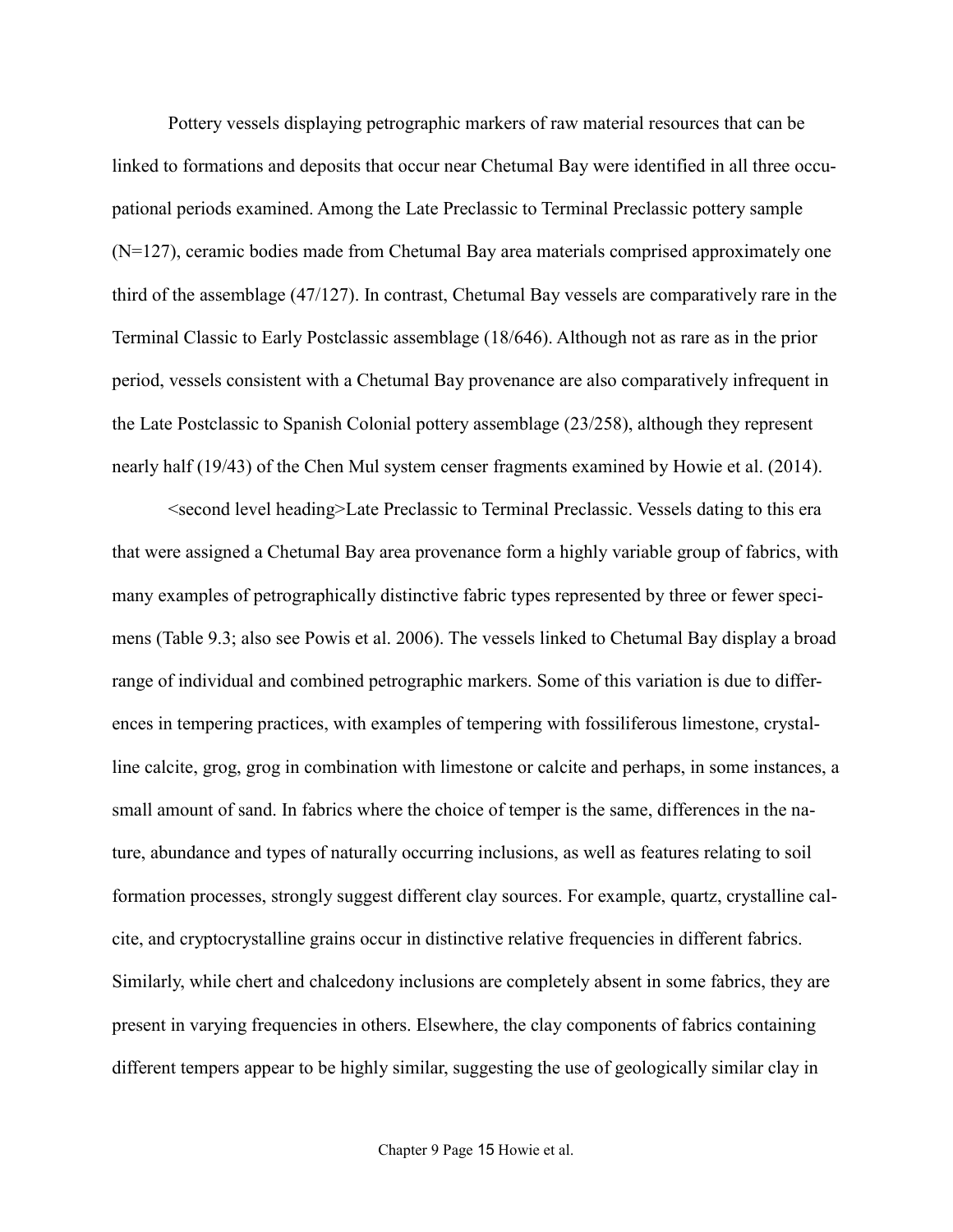combination with a different choice of tempering material. Alteration in raw material processing, particularly of clays, could also have contributed to some of this variability. Each of these variations could be interpreted as reflecting the activities of potters, who chose different raw material ingredients or processing techniques. When compositionally different clays appear to be represented, different and perhaps geographically separated production localities within the greater Chetumal Bay area might be inferred. In fabrics with sandy textured clays containing abundant rounded to well rounded inclusions, differences in this sand component might relate to the geographic location of the clay source within the Chetumal Bay area, and may reflect compositionally distinct sand resulting from the incorporation of transported material in drainage systems.

The compositional variation present among Chetumal Bay area vessels is mirrored in the range of stylistic and functional categories of vessels represented. Vessels deriving from this area include both serving and utilitarian vessels with a broad range of stylistically distinct types represented. Significantly, stylistic and functional equivalents of these vessels were also produced locally at Lamanai.

<second level heading>Terminal Classic to Early Postclassic – Chetumal Bay area vessels were comparatively rare during this transitional period and only slipped serving vessels were present. There are at least three petrographically distinct fabric types represented in the assemblage, but only two of them include multiple examples (Table 9.3). One of the predominant fabrics types, represented by seven examples, can be characterized as a sandy textured highly calcareous marl, likely untempered and perhaps highly processed to achieve a uniform fine texture. A distinctive characteristic of this fabric is the abundance of cryptocrystalline grains composed dominantly of micrite, which are consistent with sand deposits typical of the Chetumal Bay area. This fabric type also contains a grog tempered variant. The majority of vessels with this fabric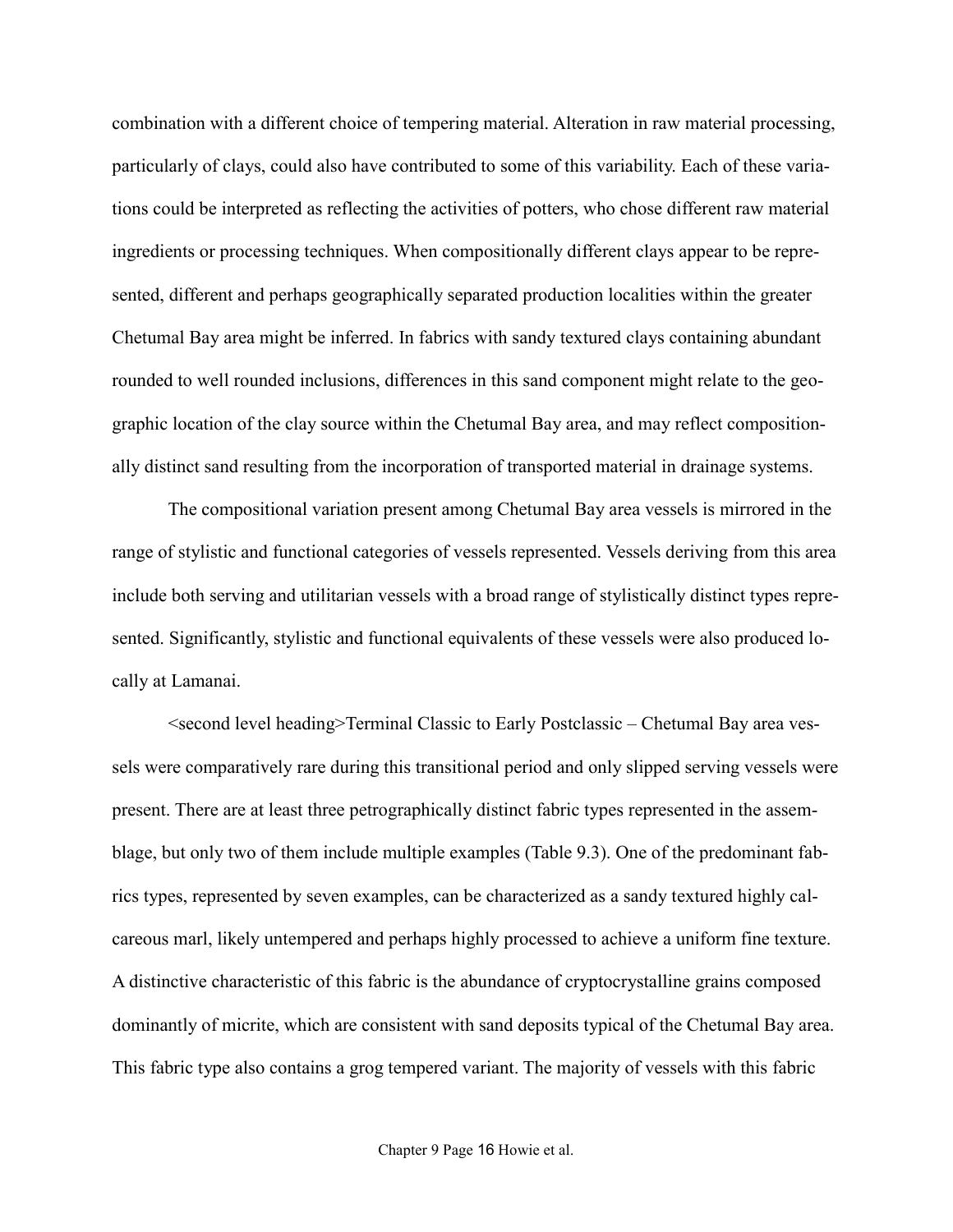type are red and orange slipped jars, but it also occurs in an orange slipped bowl, a tripod dish and a stand or raised base "cake plate" with incised decoration.

A second predominant fabric type, represented by eight vessels, can be characterized as a calcareous clay containing carbonate sand (rounded inclusions of calcite and micrite) tempered with a medium textured crystalline calcite. The majority of vessels containing this fabric type are monochrome black bowls and dishes comparable to Achote Group, but an orange slipped bowl, a red slipped jar and a polychrome vase also contain it.

A final fabric type, represented by just one red slipped jar, can be characterized as a calcareous clay containing quartz and tempered with limestone. This fabric is distinguished by a large amount of iron oxides in the form of nodules, staining, and segregations, in addition to the presence of silicified limestone. These inclusions suggest a connection to the Orange Walk Group formation prevalent in areas north of the New River Lagoon and just inland from the coast, which characteristically contains a lithified carapace. With the exception of the monochrome black pottery, stylistic equivalents of the Chetumal Bay area pottery were produced locally at Lamanai.

<second level heading>Late Terminal?? Postclassic to Spanish Colonial – Chetumal Bay area vessels during the final period examined are represented by at least eight petrographically distinguishable fabric types (Table 9.2). Six of these fabric types contain fossiliferous limestone inclusions, which can be interpreted as a tempering material based on roundness (sub-angular to very angular), the uneven distribution of the rock fragments, and the occurrence of polycrystalline mosaics and their terminal grades. Two of these limestone tempered fabric types also contain grog temper. The compositional and textual characteristics of the clay component, including variation in naturally occurring inclusions, is distinct in each case, suggesting they represent discrete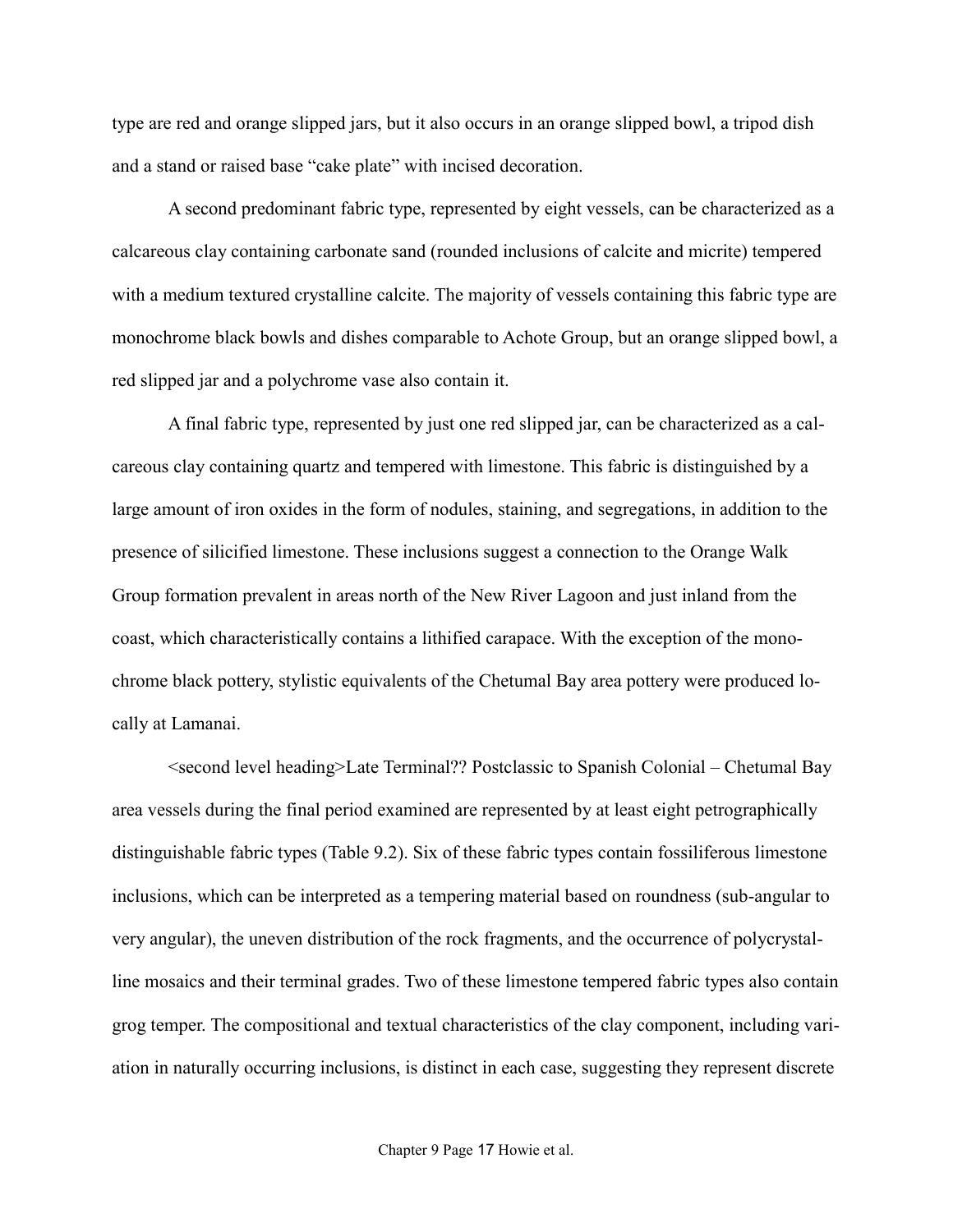clay sources and are the products of different potters. Another fabric type can be characterized as a sandy clay containing abundant, rounded carbonate and quartz inclusions, tempered with fossiliferous sascab. A final fabric type also comprises a sandy clay containing a mixture of carbonate and quartz inclusions, although the carbonate inclusions are comparatively abundant and it appears to be untempered.

The majority of Chetumal Bay related fabrics are Chen Mul system censers  $(N=19)$  that contained two predominant fabric types. One of these types, identified in five examples, can be characterized as a clay containing carbonate sand that was tempered with fossiliferous limestone. The second fabric type, represented by seven samples, comprises a sandy clay tempered with sascab which contains grains of dolomite. This fabric type also contains fragments of fossiliferous limestone. Differences in the nature and prevalence of inclusion types present in the clay component of the Chen Mul system censer fabric suggests that they represent geographically separated production localities. As with the other time periods examined, this style of vessel was also locally produced at Lamanai by multiple local potters (Howie et al. 2014).

# Conclusion

Petrographic evidence for pottery excavated at Lamanai that derives from Chetumal Bay, and differences in the abundance and kinds of pottery from this area across time, permits several observations regarding the nature of interaction and exchange in northern Belize.

Vessels deriving from sites on Chetumal Bay are more numerous during the Late to Terminal Preclassic period then in later eras. This may be a function of population size around the bay at that time depth. Some bay sites do not have occupational histories that extend much beyond the Early Postclassic period, and all but a very few (Santa Rita Corozal, Caye Coco) were not occupied into Spanish Colonial times. Nonetheless, the high proportion (33%) of Preclassic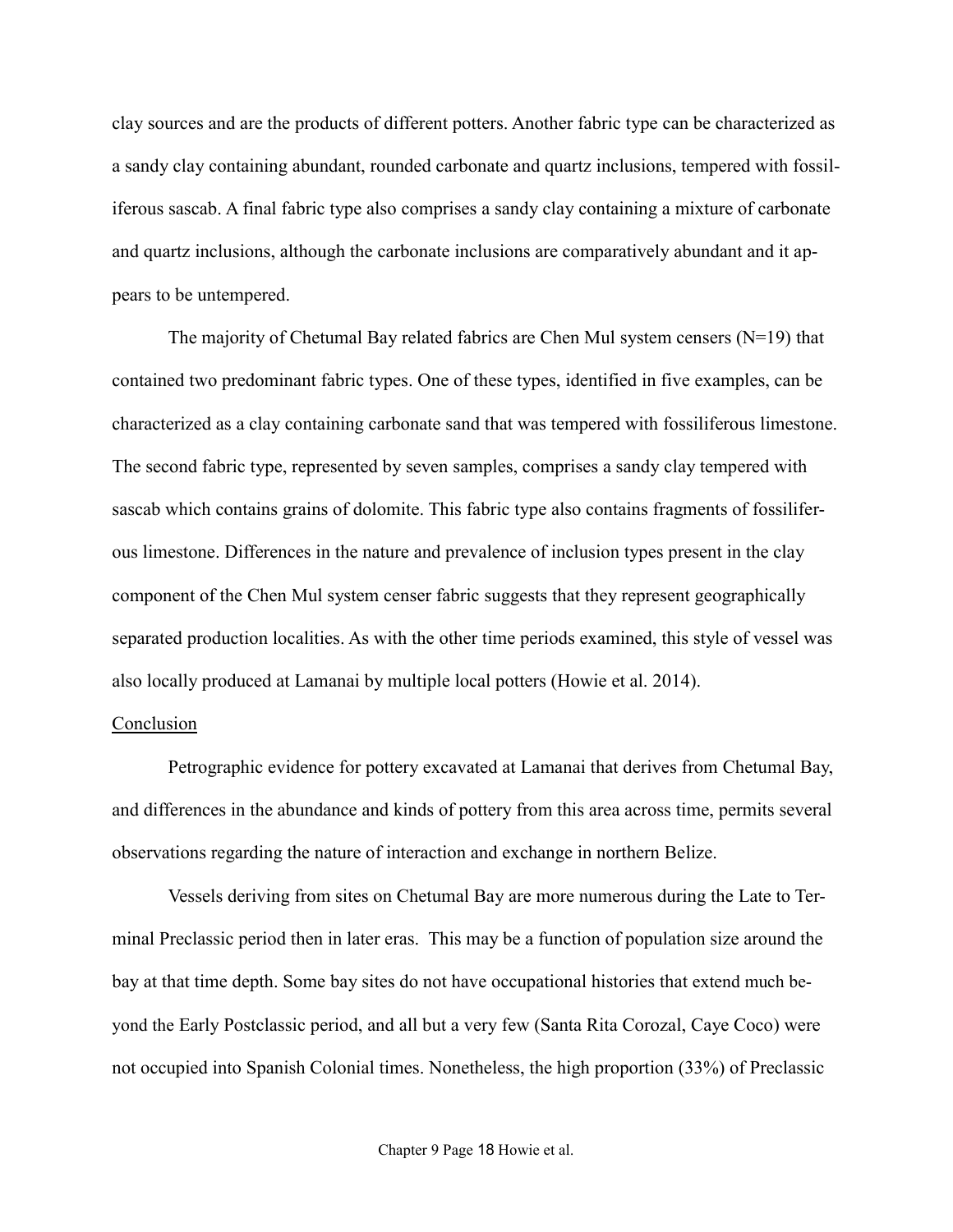pottery at Lamanai that derives from this area is significant. This pottery includes a range of functionally and stylistically diverse vessels that represent the products of many different potters, as indicated by the presence of a range of petrographically distinctive fabric types. It is also significant that local equivalents existed. This evidence suggests that socioeconomic interactions between Lamanai and Chetumal Bay communities were more intensive during the Preclassic than they were later on. The compositional variability that characterizes the Chetumal Bay component suggests connections to multiple different production localities. The picture that emerges during this transitional period is therefore one of highly interconnected communities engaging in fluid socioeconomic interactions involving many participants. The influx of bay area vessels could also reflect a directional influence from cultural and political activities at sites on the bay, such as Cerro Maya, associated with maintaining control of major Late Preclassic trading routes on the river systems of northern Belize (Walker Chapter 3, Robertson Chapter 7, Chiarulli Chapter 12).

Frequencies of Chetumal Bay area vessels decrease dramatically at Lamanai during the Terminal Classic to Early Postclassic transition, when they comprise only 3% of the assemblage and are exclusively identified with serving ware vessels. The prevalent fabric type associated with monochrome black pottery (Achote Group) represents a style of serving vessels that was not produced regularly by Lamanai potters (Howie 2012:139-178, Howie et al. 2010), although the red and orange slipped jar, bowl, and tripod forms are similar to vessels produced in abundance by local potters. The contrasting pattern that emerges for this era suggests that socioeconomic interaction between Lamanai and Chetumal Bay communities was less intense and comparatively infrequent in comparison to earlier times. Another factor, however, might have been that socioeconomic interaction became less fluid or more regulated, perhaps as a result of a greater concern